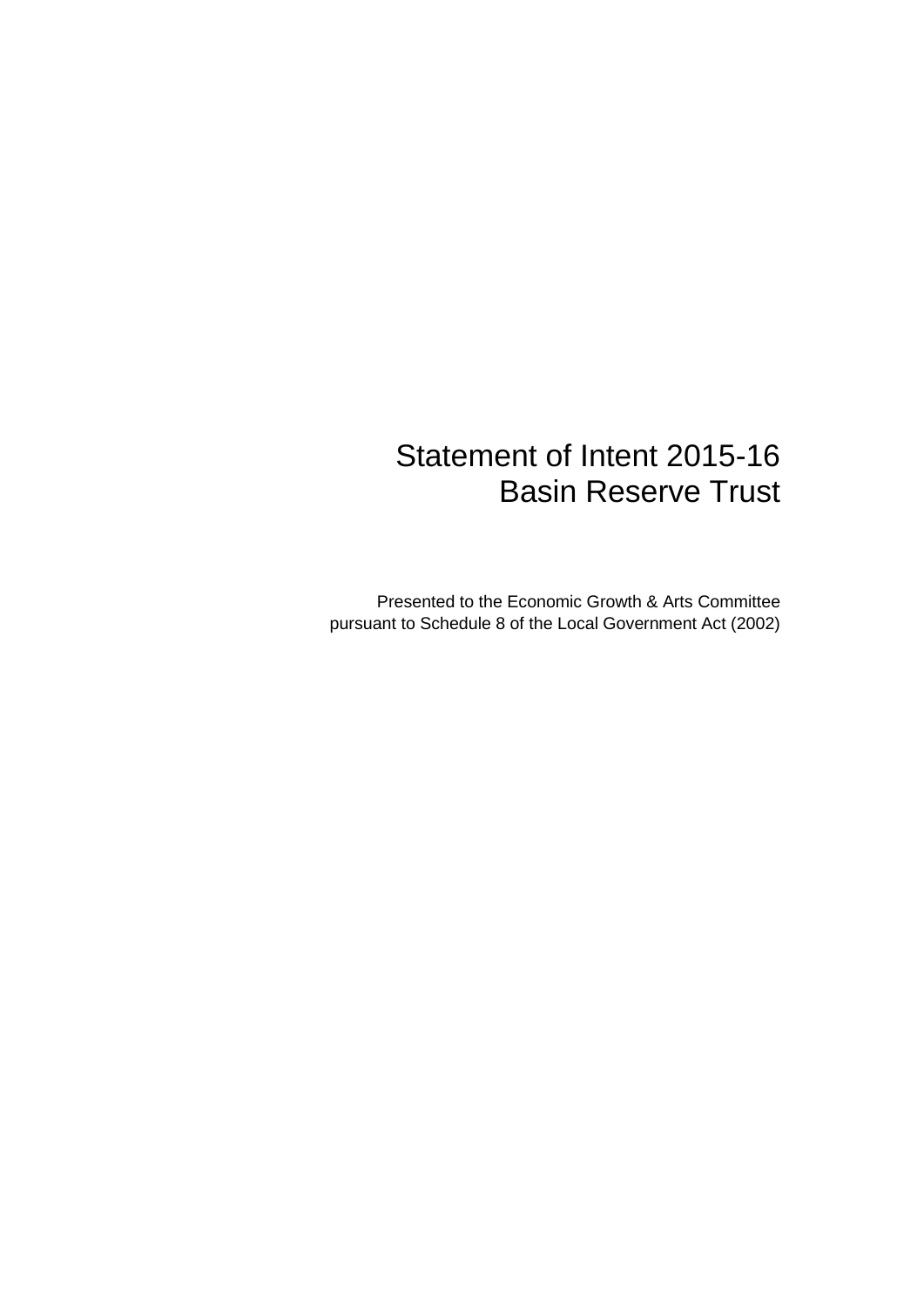# **Contents**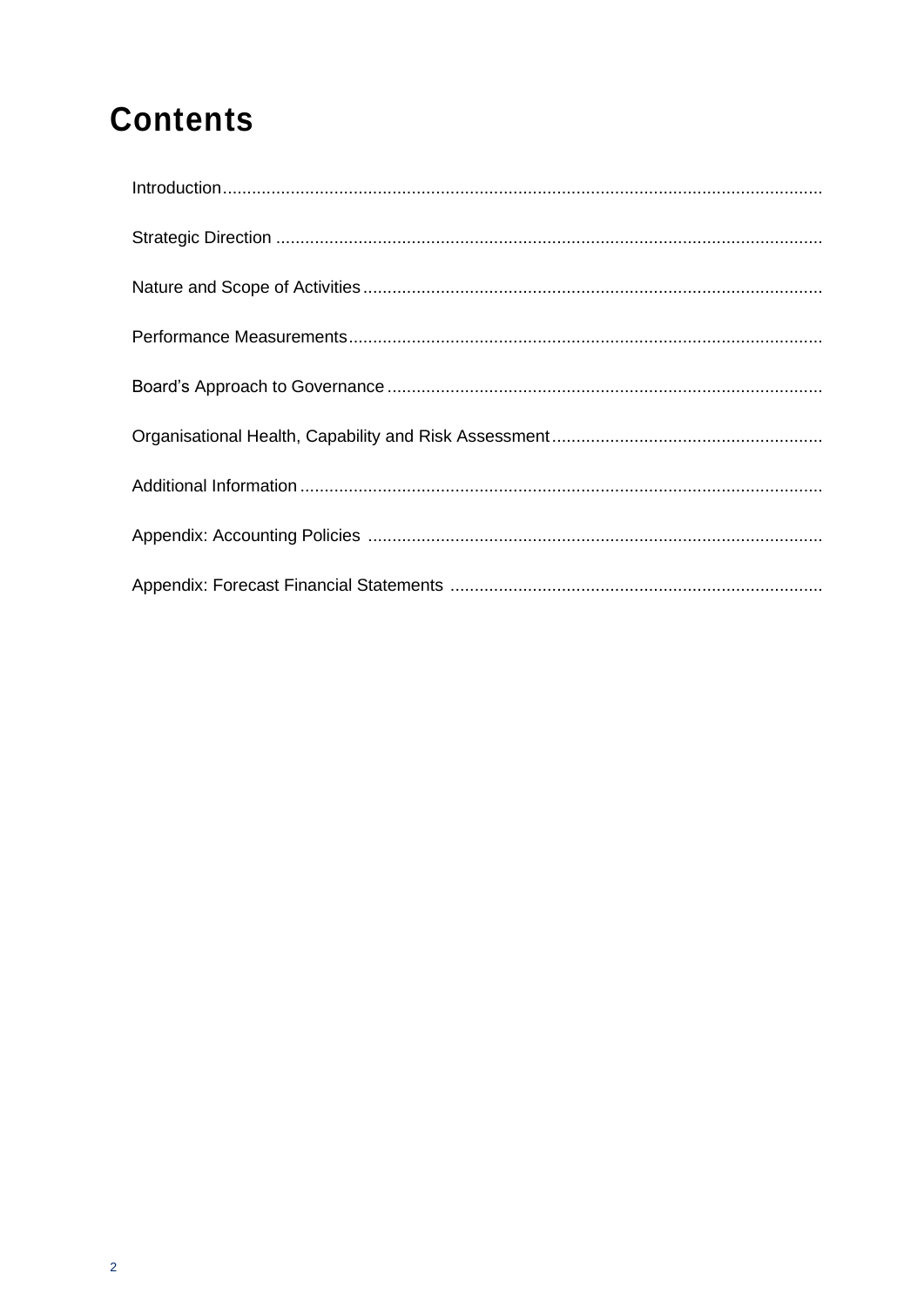# **Introduction**

The Basin Reserve Trust continues a busy programme of activity as regards the premier cricket ground in New Zealand, the Basin Reserve.

The main issue for the Trust over recent years, the NZTA "Basin Bridge" application, was concluded in July 2014 with the decision of the Board of Inquiry to decline the project. Notwithstanding this decision the Trust already had plans in place to continue to operate the Basin as normal, irrespective of the outcome of the planning decision.

A significant focus over the past twelve months has been the coordination and drafting of a Basin Reserve "Master Plan"; a vision for the ground and its use over the next 25 years and beyond. Through a period of consultation and engagement, the Trust developed a comprehensive strategic plan which now underpins the request for funding for the Basin Reserve within the Council's LTP 2015-25 process.

Elsewhere in NZ the continued development and/or establishment of new cricket grounds, as evidenced by the Cricket World Cup played throughout the country, reinforced the need to ensure that the ground remains a competitive option for NZ Cricket when it schedules international matches for each season. The attractive "Future Tours Programme" currently being negotiated by NZC suggests a high number of valuable matches may be available for Wellington to pursue over the coming 8-year period.

# **Strategic Direction**

#### **Core Purpose**

The objectives of the trust are stated in the Trust Deed as agreed between the Wellington City Council and the Basin Reserve Trust and are highlighted below:

- 1. to contribute to the Wellington City Council's vision of Creative Wellington Innovative Capital - positioning Wellington as an affordable, internationally competitive city.
- 2. to manage, administer, plan, develop, maintain, promote and operate the Basin Reserve for recreation and leisure activities and for the playing of cricket for the benefit of the inhabitants of Wellington
- 3. to establish a long term policy for the further development of the value of the Basin Reserve as a recreational facility and as a facility for the playing of cricket, other sports and as a venue for other community based activities;
- 4. to enter into management agreements and other contracts that are necessary or desirable to achieve the objects of the Trust;
- 5. to promote and co-ordinate the raising of funds to assist the management, administration, maintenance planning, promotion and further development of the Basin Reserve - in a manner consistent with the achievement of council objectives;
- 6. generally to do all acts, matters and things that the Trustees consider necessary or conducive to further or attain the objects of the Trust set out above for the benefit of the public of Wellington;
- 7. to operate as a successful undertaking, managed on a not-for-profit basis;
- 8. to preserve and enhance the significant and recognised heritage value of the Basin Reserve;
- 9. to comply with all legislative and regulatory provisions relating to its operation and performance including statutory and general Council objectives for Council controlled organisations, and to acknowledge the Councils contribution where appropriate;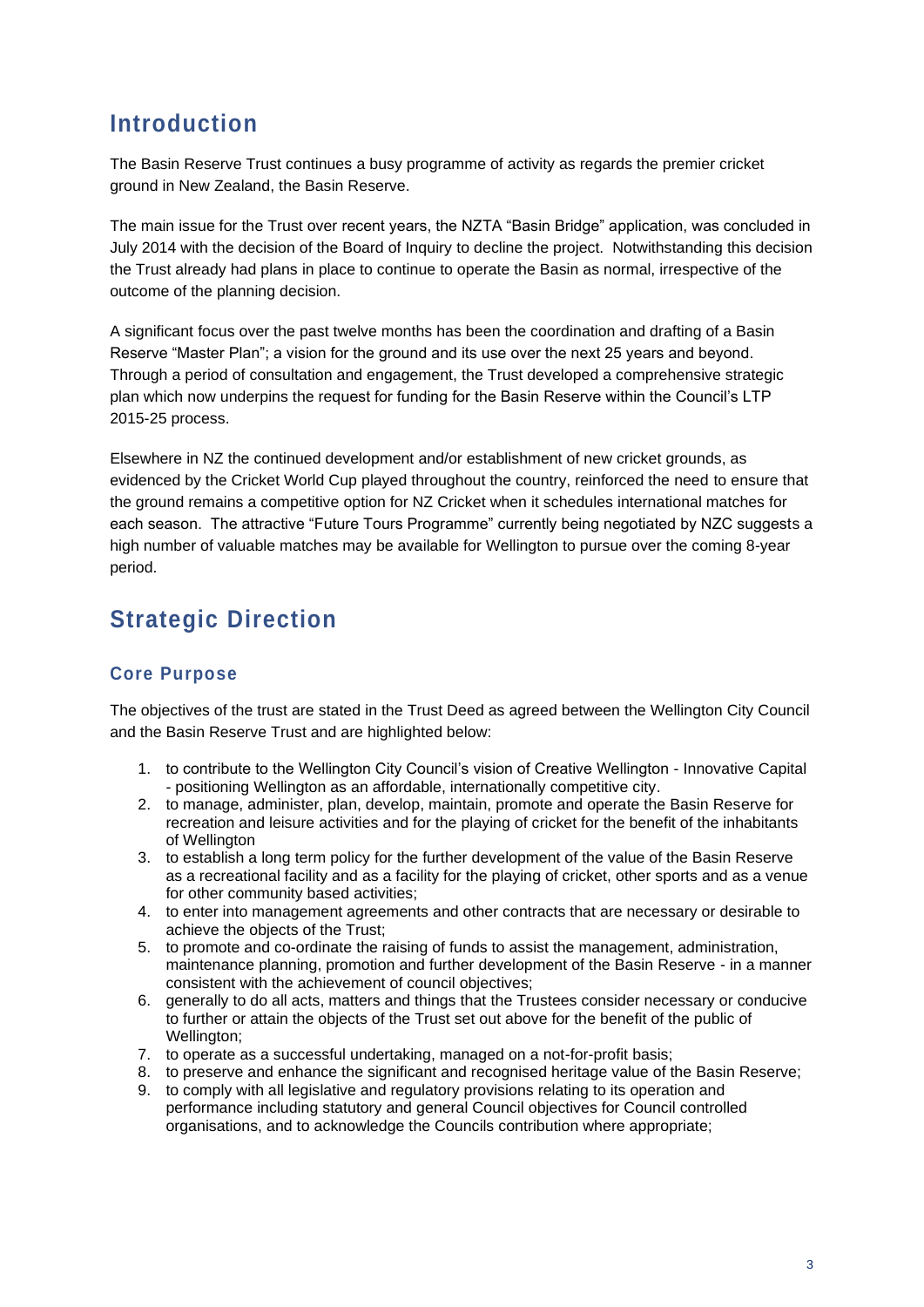### **Operating Environment Update**

#### **NZTA Basin Bridge**

The Trust had been an involved participant throughout the NZTA "Basin Bridge" process. However, with the decision by the Board of Inquiry in July 2014 to decline the application, the Trust's involvement has effectively ended, other than it being an observer party in any formal future progress.

#### **New Venues and International Match Allocations**

In the past two years there have been three new international cricket grounds approved to host matches by the International Cricket Council (ICC), and NZ Cricket (NZC). These grounds are Hagley Oval (Christchurch), Saxton Oval (Nelson), and Bay Oval (Mt Maunganui). There has been a clear resolve on NZC's part in particular to support and allocate matches to grounds of a 'boutique' nature, which present extremely well to broadcast audiences, and also have a much lower cost structure than the more traditional sports stadiums used for international matches in the past.

While the Basin Reserve retains its standing as NZ's foremost test cricket venue, the establishment of these 'new' grounds means that increased scrutiny is being applied to the Basin Reserve, not just in the traditional area of the turf performance, but now in the wider consideration of ancillary services such as media accommodation, fan activation areas, public amenities and the like. Acknowledging the financial, profiling, and community value associated with hosting international cricket in Wellington city, the Basin Reserve will need to meet these new challenges, and the proposed "Master Plan" details the Trust's strategic direction to meet and overcome such challengers to the Basin's title as NZ's number one cricket venue.

## **Nature and Scope of Activities**

The Trust intends to work closely with Council, particularly WREDA personnel, to leverage the trade and tourism opportunities associated with cricket test matches. The recent Indian tour in 2014 highlighted the potential for building promotional activities, particularly given the large broadcast market back into India and the sub-continent.

The Trust will continue its work with several agencies, including NZTA, Heritage Places Trust, and the Council, to ensure that the Basin Reserve is maintained and promoted as has been legislated by the Deed of Trust.

### **Performance Measurements**

#### **Non financial Performance Measures**

As attached.

#### **Financial Performance Measures**

As attached.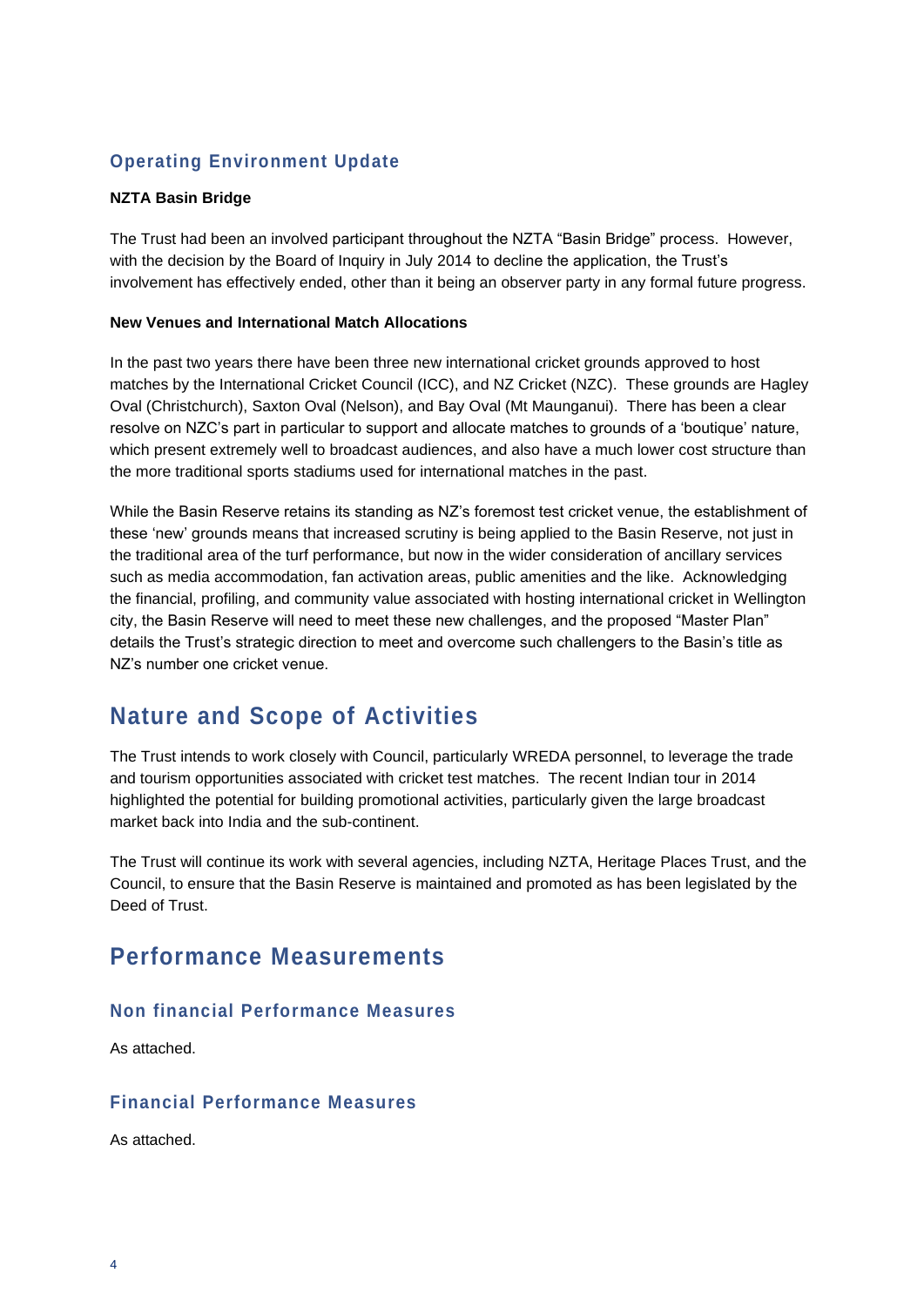# **Board's Approach to Governance**

The Trustees are responsible for setting the strategic direction for the Trust, and approving the Statement of Intent and Annual Business Plan. The Trustees monitor the organisational performance and ensures that the ongoing viability of the organisation is maintained.

The Trust delegates the daily operation of the Trust to Cricket Wellington Incorporated, pursuant to a Management Agreement between the two parties.

#### **Trust Membership**

- Sir John Anderson KBE (Chair)
- Mr Don Neely MNZM MBE (retiring 30 April 2015)
- Cr Paul Eagle
- Mr John Greenwood

#### **Trust Operations**

The Trust meets bi-monthly, and considers a Management Report submitted by Cricket Wellington as Manager. Additional meetings are called as required.

#### **Performance Management**

The performance of the Trust is measured in part by achievement of agreed KPI's, in regards to operational activities. The Chair of the Board will undertake an annual evaluation of Trustee performance. Further, the individual performance of Trustees is monitored by the Wellington City Council (in respect of the two Council- appointed Trustees), and Cricket Wellington (in regards to the two Cricket Wellington-appointed Trustees).

The Trust acknowledges the need for ongoing professional development opportunities for Trustees, and encourages the undertaking of specialist training for identified needs. The Board will on an annual basis implement a programme that supports the identified needs. This may include programmes such as that offered by the NZ Institute of Directors (or similar) or specialist knowledge building from appropriate agencies.

## **6. Organisational Health, Capability and Risk Assessment**

The Trust undertakes the following measures to manage identified risks.

| <b>Financial and Legal Risks</b> | External audit and review of financial accounts<br>$\bullet$<br>(undertaken by Audit NZ)<br>Interests Register documented at each Trust meeting<br>Fraud Policy adopted by the Trust (detailing the<br>٠<br>Trust's policy for fraud prevention)<br>The Trust's financial matters are managed by an<br>$\bullet$<br>external Accountant, whom also sits on Trust<br>meetings and partakes in business discussions and<br>decision-making (as a non-voting member of the<br>Trust's Executive) |
|----------------------------------|-----------------------------------------------------------------------------------------------------------------------------------------------------------------------------------------------------------------------------------------------------------------------------------------------------------------------------------------------------------------------------------------------------------------------------------------------------------------------------------------------|
| Health & Safety                  | Health & Safety policy in place, reviewed bi-annually<br>Evacuation Procedures in place<br>٠<br>Meet all building WOF requirements and act in the<br>٠<br>required manner on IQP reports                                                                                                                                                                                                                                                                                                      |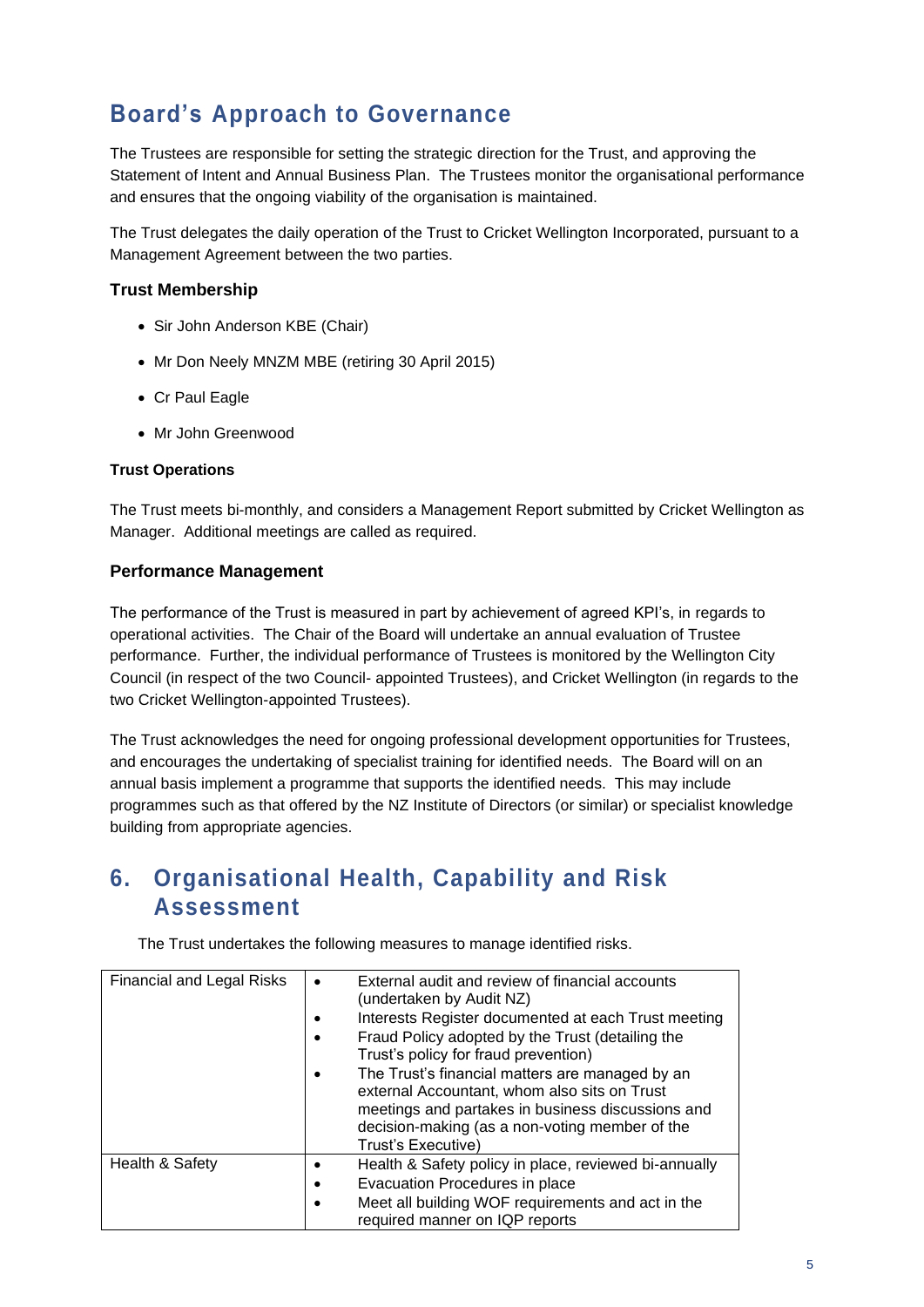| <b>Operating Risks</b> | $\bullet$ | Routine Maintenance Plan in place to ensure facility |
|------------------------|-----------|------------------------------------------------------|
|                        |           | meets a necessary standard                           |
|                        |           | For cricket-specific events, the Trust meets or      |
|                        |           | exceeds NZC and/or ICC set criteria                  |
|                        |           |                                                      |

# **7. Additional Information**

#### **Response to other specific Letter of Expectation matters (if applicable)**

#### **Wellington Regional Economic Development Agency (WREDA)**

The Trust has introduced NZC directly to key Council personnel, with a view to ensuring that Council has involvement in the international match allocation process to be adopted by NZC for the coming summers. The Trust already enjoys a close working relationship with Council events personnel in particular, and intends to develop that relationship further with the newly-established WREDA agency.

#### **Health & Safety**

Trust representatives attended the Council's internal H&S briefing in October, ahead of new legislation being introduced. The Trust itself has undertaken to ensure that H&S compliance is indeed a focus of its operations over the coming months, and in doing so to entrench such practices into the operating culture of the venue and organisation.

Trust representatives have engaged directly with Council H&S specialist staff, and will continue to do so to ensure comprehensive policies and practices are developed and enacted.

#### **Naming Rights Sponsor**

The Trust set itself an internal goal of retaining a Naming Rights Sponsor to start the 2015-16 financial year. The purposeful and positive progress of the Master Plan within Council has assisted with recent negotiations with prospective partners. The Trust remains confident that a new Naming Rights partner will be recruited ahead of next summer.

#### **Business Continuity Plan**

The Trust will discuss the Council's expectations with its BCP specialist staff, and undertakes to review and develop its BCP to a standard acceptable to and endorsed by Council no later than 30 September 2015.

#### **Allocation of NZ Test Matches**

Please see earlier commentary in the "Operating Environment Update". The Trust is aware that securing test matches (and other international matches if available) is critical to the ongoing success and sustainability of the venue. The Trust has had informal discussions with NZC as regards the "Future Tours Programme" (FTP), an 8-year programme of visits and likely matches up to and including 2023. Based on this information, which remains confidential and subject to confirmation hopefully by June 2015, the Trust intends to work closely with Council and WREDA to obtain and confirm a playing programme that meets the Council's strategic objectives, leverages maximum exposure for both cricket and the city, and protects and enhances the Basin's local, national, and international reputation.